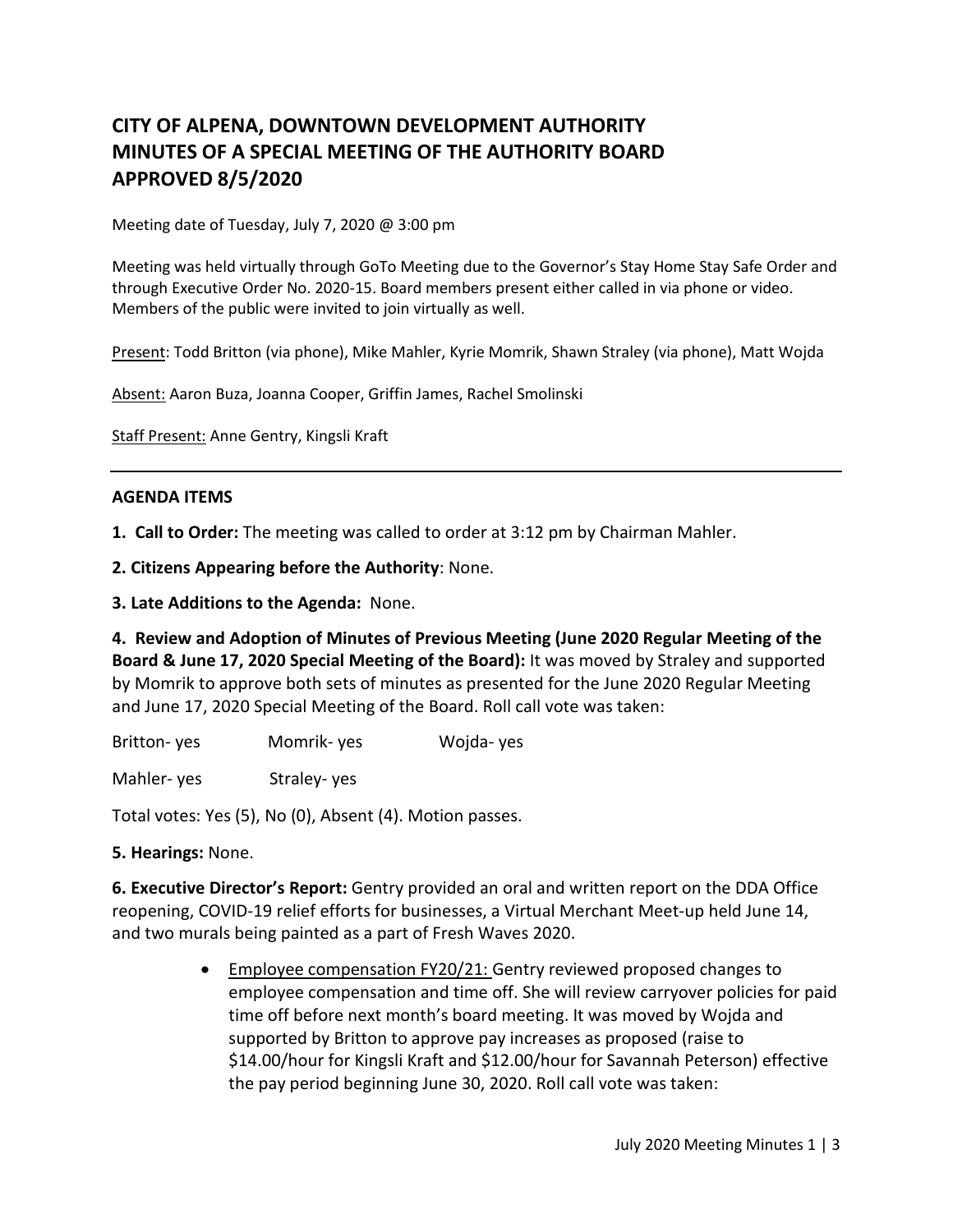| Britton-yes                                              | Momrik-yes  | Wojda-yes |  |
|----------------------------------------------------------|-------------|-----------|--|
| Mahler-yes                                               | Straley-yes |           |  |
| Total votes: Yes (5), No (0), Absent (4). Motion passes. |             |           |  |

**7. Correspondence:** Gentry shared that she received numerous positive and thankful emails from businesses who received matching All in for Alpena grants from the DDA.

**8. Review and Acceptance of Monthly Financial Reports (June 2020):** Britton moved and Straley supported to approve the financial reports for June 2020. Roll call vote was taken:

| Britton-yes                                              | Momrik-yes  | Wojda-yes |  |
|----------------------------------------------------------|-------------|-----------|--|
| Mahler-yes                                               | Straley-yes |           |  |
| Total votes: Yes (5), No (0), Absent (4). Motion passes. |             |           |  |

## **9. Committee Reports**

- a. Budget/ Finance: Did not meet.
- b. Education & Promotion: Gentry gave an update on the Reopening Video featuring 15 businesses, the new event Coffee & Cars, and a new Social Media Matching Program, where we would 50/50 match a merchant's marketing request up to \$50 on a boosted post on Downtown Alpena's Facebook and Instagram page.
	- Downtown Dollars campaign: It was moved by Wojda and supported by Momrik to approve a matching Downtown Dollars campaign up to \$5,000. The DDA would offer added Downtown Dollars to a purchase: buy \$25 get \$10, buy \$50 get \$15, buy \$75 get \$25.

Roll call vote was taken:

Britton- yes Momrik- yes Wojda- yes Mahler- yes Straley- yes

Total votes: Yes (5), No (0), Absent (4). Motion passes.

- c. Design & Beautification: Did not meet this month.
- d. Economic Development: Mahler gave an update. The committee met and discussed feedback they had been receiving from businesses and any additional resources that are out there.
- e. Parking: Did not meet this month.

## **10. Report from the City of Alpena:** None.

**11. Unfinished Business:** None.